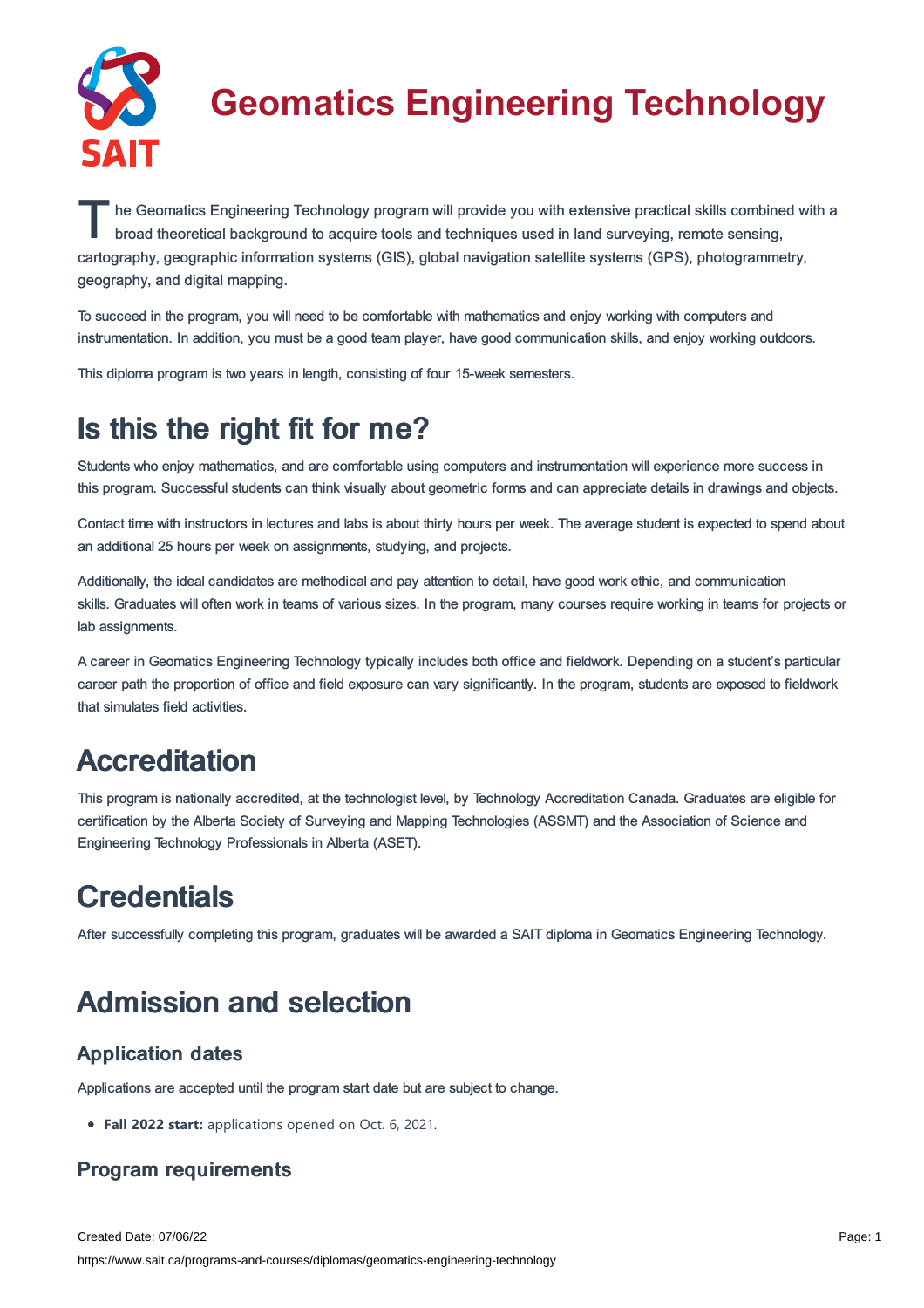#### Completion of the following courses or equivalents:

- At least 50% in Math 30-1, or at least 70% in Math 30-2, AND,
- At least 50% in English Language Arts 30-1 or English Language Arts 30-2, AND,
- At least 50% in Science 30 or Physics 20.

All applicants must demonstrate English Language [Proficiency](https://www.sait.ca/admissions/before-you-apply/english-proficiency) prior to admission, including students educated in Canada.

SAIT accepts high school course [equivalents](https://www.sait.ca/admissions/before-you-apply/high-school-course-equivalencies) for admission. If you don't meet the requirements, consider Academic [Upgrading.](https://www.sait.ca/programs-and-courses/academic-upgrading)

SAIT evaluates [international](https://www.sait.ca/admissions/after-you-apply/international-document-assessment) documents for admissions. After you've applied, consider our international document assessment service if your education is from outside of Canada.

### Direct entry: Four-step process

**Step 1:** Read the program information to see the qualities needed for student success.

**Step 2:** Ensure that you meet all of the admission requirements listed above.

**Step 3:** [Apply](https://www.sait.ca/admissions/apply) to Geomatics Engineering and submit your transcripts and/or [anticipated](https://www.sait.ca/admissions/after-you-apply/transcripts-and-supporting-documents) final grades.

Admission will be extended on a first-qualified, first-offered basis until the program is full.

**Step 4:** Find out how to monitor your application status after you [apply](https://www.sait.ca/admissions/after-you-apply/tracking-your-application)

### Communication during admission

Email is the primary source of communication during the selection process. Ensure your personal email account is managed appropriately to receive our emails, files and communications. We recommend you add the [construction.advising@sait.ca](https://sait.camailto:business.advising@sait.ca) domain to your safe senders' list or you risk missing critical email messages.

### Costs 2022/23

### Domestic tuition and fees

Cost per credit: \$172

| Year | <b>Number of semesters</b> | <b>Tuition fees</b> | <b>SAIT fees</b> | Saitsa fees* | Total   |
|------|----------------------------|---------------------|------------------|--------------|---------|
|      |                            | \$5,160             | \$916            | \$553        | \$6,629 |
|      |                            | \$5,160             | \$916            | \$553        | \$6,629 |

#### International tuition and fees

Cost per credit: \$628.13

| Year | Number of semesters | <b>Tuition fees</b> | <b>SAIT fees</b> | Saitsa fees* | Total       |
|------|---------------------|---------------------|------------------|--------------|-------------|
|      |                     | \$18,843.90         | \$916            | \$553        | \$20,312.90 |
|      |                     | \$18,843.90         | \$916            | \$553        | \$20,312.90 |

\*Maximum fee. Actual fees may be less and are based on the number of credits a student takes per semester and whether they opt-out of health and dental benefits.

### SAIT fees

Created Date: 07/06/22

https://www.sait.ca/programs-and-courses/diplomas/geomatics-engineering-technology